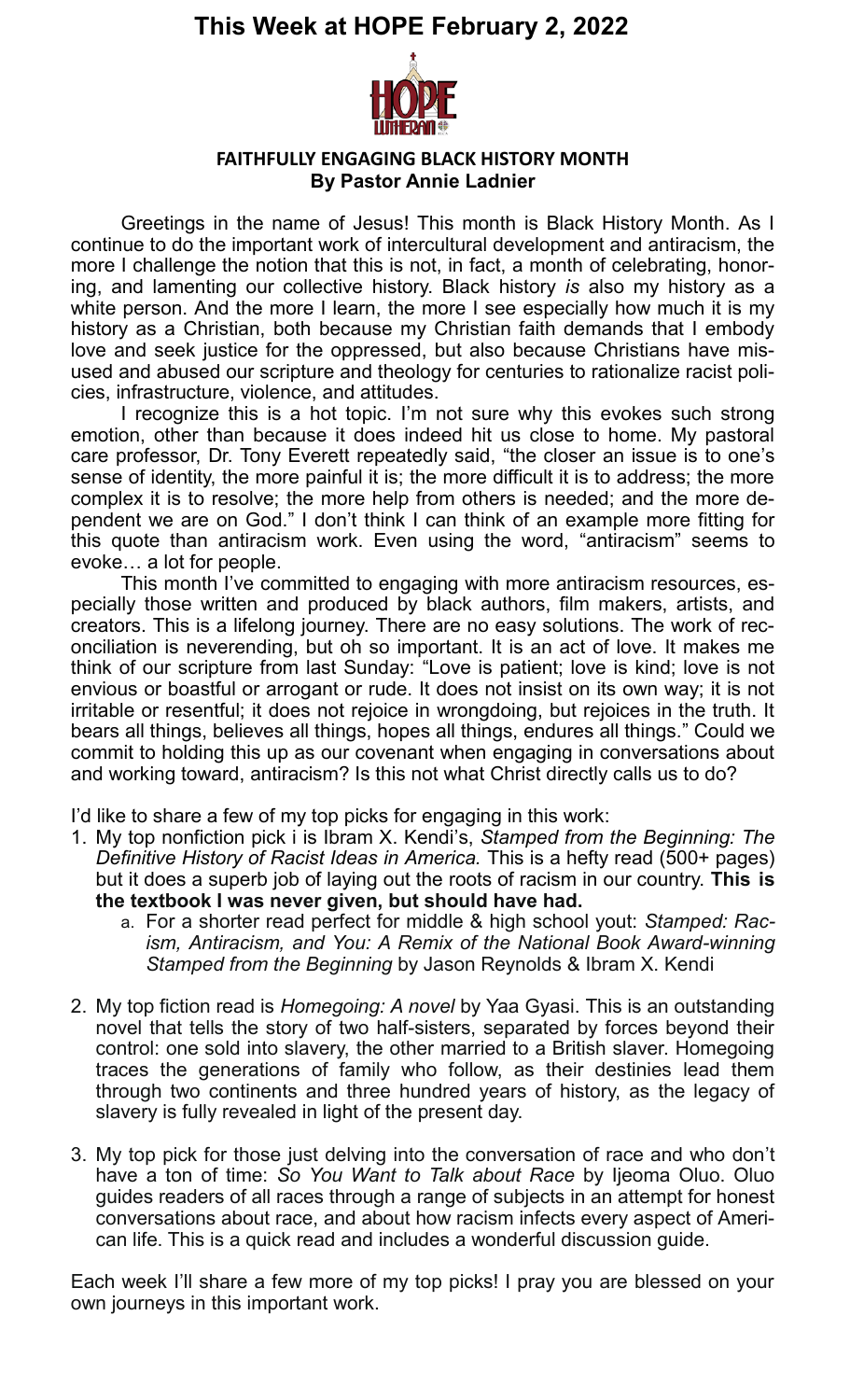

#### **SIGN UP TO CATCH UP WITH PASTOR ANNIE!**

I have missed you and a lot can happen in 12 weeks! I'd love the opportunity to catch up with you and your family! I've put together a set of times when I am available to do that.

## You can sign up **[HERE](https://www.signupgenius.com/go/9040448A4A82DA5F49-catch)**

**Please note: if none of these times work for you, send me an email and we'll set another time! While you are welcome in my office, I'm also happy to do a phone/zoom call instead, come to your home or meet somewhere local! Coffee's on me!** 

## **CROSS-GEN NIGHT TONIGHT! "SPIRITUAL & FAITH PRACTICES"**

EVERYONE is invited to join us tonight at 6:30 for our next in a series of cross -generational ministry nights led by Deacon Laura Ramlow of the Northwest Synod of WI (of which we are a part!). This session will be a fun and HIGHLY INTERACTIVE night focused on helping us find engaging ways to connect with God and one another! This is the PERFECT night out if you've felt like the cold and dreary winter has left you disconnected from others and from God. If your prayer life could use a spruce-up (and let's be honest, who couldn't??), then come join the fun!

### **TONIGHT, 1.26.22 6-7PM**

And mark your calendars for our next Cross-Gen event,

Wednesday, Feb. 23 6PM:

## **Wednesdays @ HOPE!**

A reminder that we are still meeting in person with our children and youth! During the month of February we'll be exploring the story of Moses and the Exodus and seeing how it applies to the world around us today! Masks are required and we try to distance as best we can! These evenings are open to ALL ages for worship and we're always looking for extra adults to help with children & youth learning!

6:00PM - All ages interactive worship

6:30-700 - Faith Adventures (K-5th grade)

6:30-7:30 - Confirmation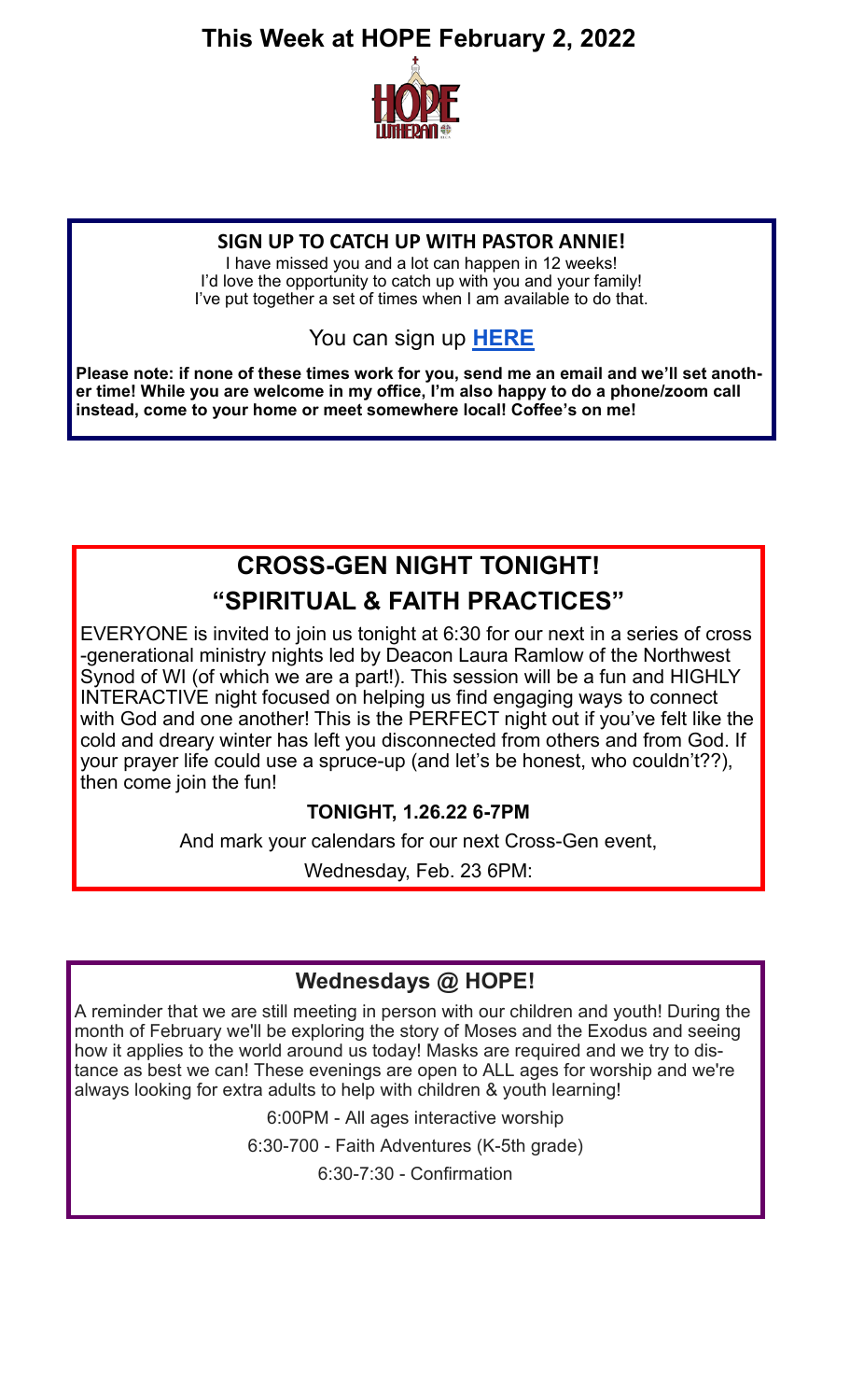

**Where: At HOPE Lutheran Date: Saturday, February 19th Time: 1:00 pm**

Join us to watch the film version of this heartwarming show *"Come From Away"*

*It's* an award-winning Broadway musical which tells the story of 7,000 people stranded in the small town of Gander, Newfoundland after all flights into the US are grounded on September 11, 2001. As the people of Newfoundland graciously welcome the "come from aways" into their community in the aftermath, the passengers and locals alike process what's happened while finding love, laughter and new hope in the unlikely and lasting bonds that they forge."

Here is the link to a short trailer of the play. [https://youtu.be/KYjtD](https://youtu.be/KYjtD-SBpFw)-SBpFw

## **COFFEE & CONVERSATION TUESDAYS @ 11AM!**

Join with others from HOPE online via **[Zoom](https://us02web.zoom.us/j/88419155061?pwd=di9hUXlaeDdzM0dCK0pPMDNtbHczZz09)** every week for a time of prayerful sharing and Bible study of our upcoming Sunday scripture texts! All are welcome!

**A BIG "thank you" to Gwen Paulson for helping facilitate this conversation while Pastor Annie was on leave! Great job!** 

**Pastor Annie is back and hopes you join us every Tuesday at 11!**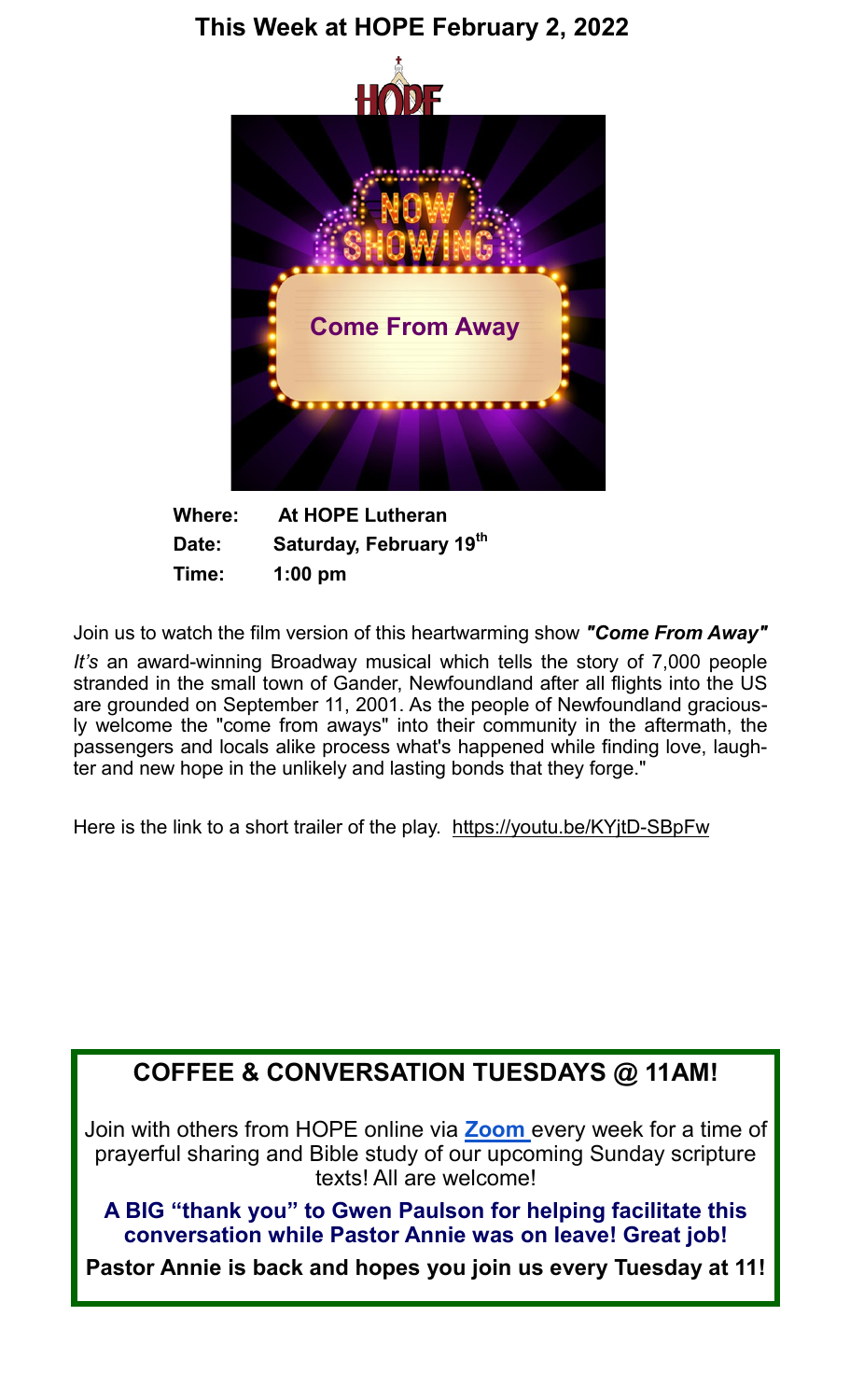## **This Week at HOPE January 26, 2022**





## **February Birthdays**

| <b>Name</b>            | <b>Birth Date</b> |
|------------------------|-------------------|
| <b>Mason Filarsky</b>  | 02-Feb            |
| <b>Bill Montgomery</b> | 04-Feb            |
| <b>Gwen Paulson</b>    | 05-Feb            |
| <b>Susie Rudesill</b>  | 05-Feb            |
| Lisa Ziebarth          | 07-Feb            |
| <b>Michelle Hansen</b> | $10 - Feb$        |
| <b>Kyle Rudesill</b>   | 10-Feb            |
| <b>Teresa Ginn</b>     | 11-Feb            |
| <b>Connie Kurten</b>   | 11-Feb            |
| Dan Wunrow             | $15 - Feb$        |
| <b>Ryan Leitch</b>     | 19-Feb            |
| <b>Diane Clark</b>     | 20-Feb            |
| Nikida Sandberg        | 22-Feb            |
| <b>Ryan Brill</b>      | 23-Feb            |
| <b>Charles Eaton</b>   | 24-Feb            |
| <b>Richard Jackson</b> | 25-Feb            |
| <b>Rosemary Nelson</b> | $25 - Feb$        |
| <b>Michael Hansen</b>  | 26-Feb            |
| <b>Eric Rydland</b>    | 27-Feb            |
| <b>Darcy Boock</b>     | 28-Feb            |
| <b>Jody Rahn</b>       | 28-Feb            |



**February Baptisms** Cecelia Bernard Kevin James Grete Rebein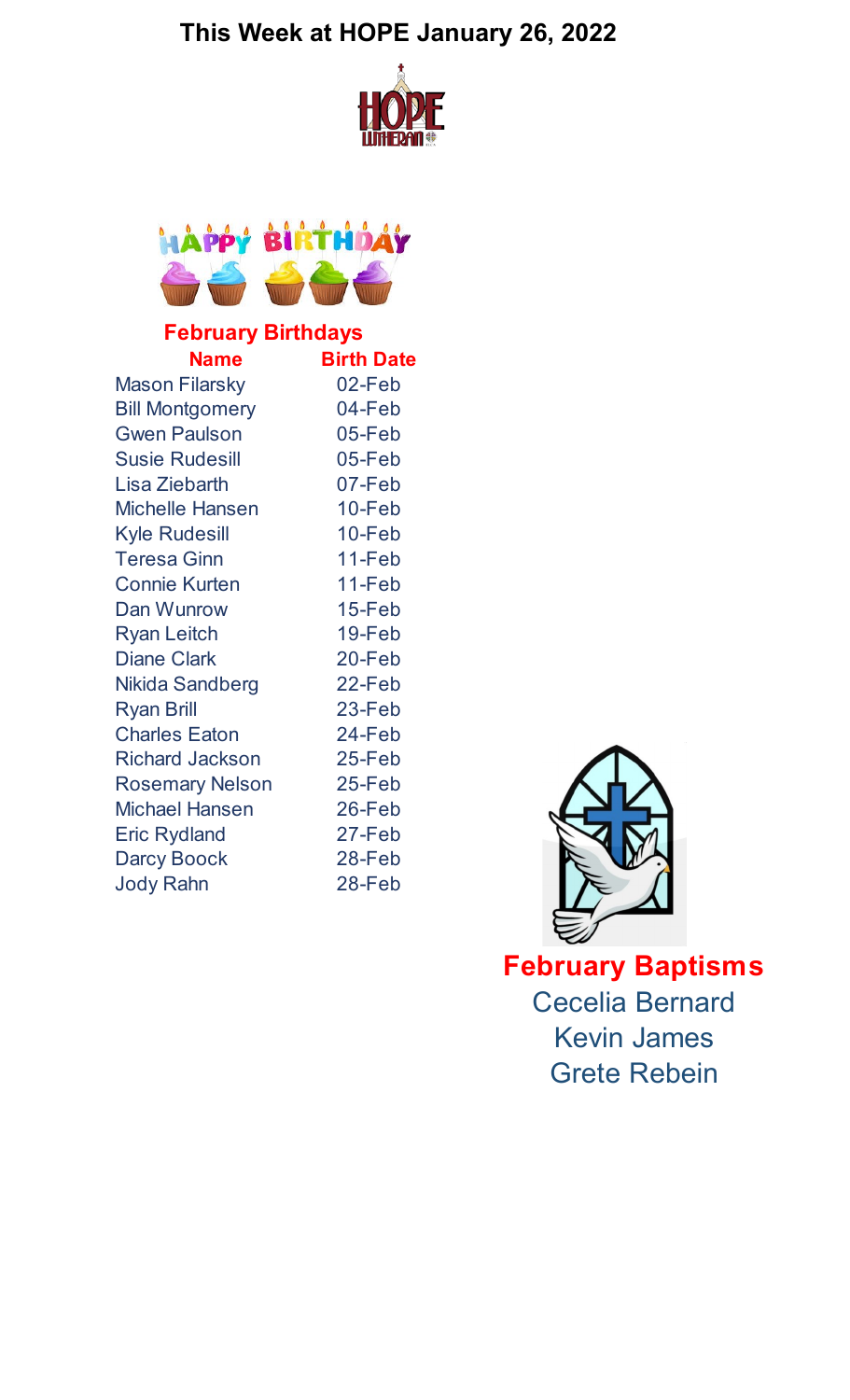

In Our Though

## **Please lift up the following people in prayer**

Marilyn Lightfoot (Friend of Olive Olson) Linda & Jesse Annoye Family (Relatives of Debra James) Greg Rosenthal (Relative of Karen Brohaugh) Gordon Hendrickson (Mary Thompson's brother) Boyd Huppert (Rodewald family member) Keith Brill (Ryan's grandfather) Family of Darcy Livingston (Naomi & Jerry Brand's Daughter) Teajai Schmidt (Boock family friend) Tom Roycraft (Grant Klacan's Father-in-Law) Katie Drablos (cousin of Linda Jacobson) Rev. Sarah Mayer-Flatt (Friend of Pastor Annie) Dave Hallquist (Friend of Bill Montgomery) Kris Miner (Friend of Faye Perkins) Lee Hill (friend of Naomi & Jerry Brandt) Duane Hall (friend of the Brohaughs) Judy Karshbaum Gary Siebold David Hendrickson Jim and Ila June Pratt Jerry Brandt Jon Boyce Jay and Jeri Jorgenson (friends of the Bohnerts) Fred Schmidt and family (Relatives of the Boocks) Rod Cina (son of Mary Solum)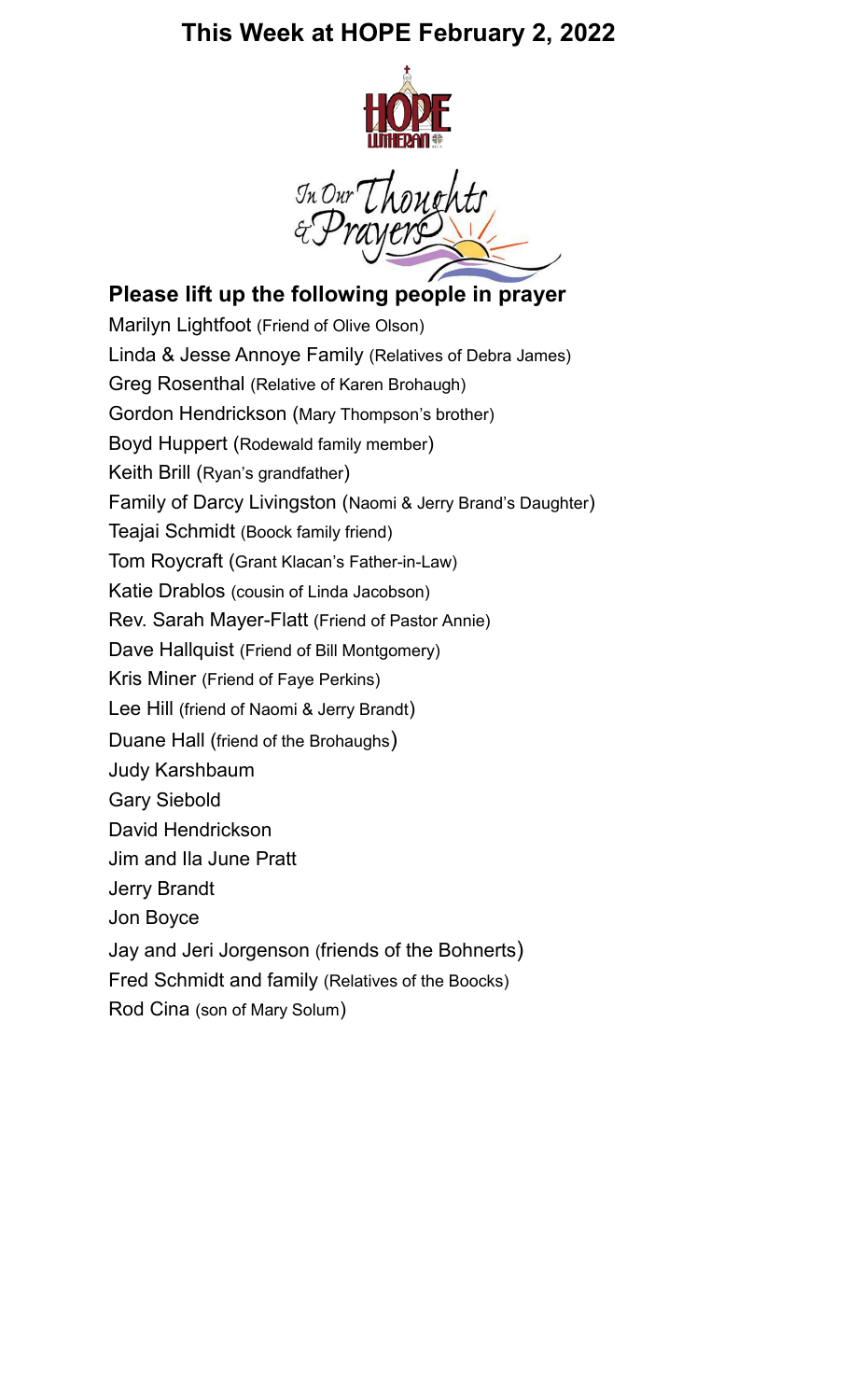

# **KIDS & TEENS IN GRIEF AGES 5-18**

## **YOU'RE NOT ALONE**

When kids and teens hurt, we hope a band-aid and a hug will rid them of their pain. While this may work for a scraped knee, youth experiencing the death of a family member or close friend have wounds that go much deeper. With the help of a support group for kids and teens, families can work through their feelings of loss with the help of others in similar situations.

## **WE CAN HELP**

Through participation in a support program, kids, teens, and caregivers alike learn they are not alone in coping with the painful reality of death.

Our trained facilitators will address each young person's needs, according to their age, maturity, and the complexities of their loss. They help the youth:

- **Experience the pain of grief**
- Accept the reality of their loss
- Discover new ways to cope in the absence of their loved one
- Reinvest energies in everyday activities
- Learn to love and trust again

## **ACKNOWLEDGE, PROCESS AND HONOR YOUR GRIEF**

Each session focuses on specific objectives and offers activities that are educational and supportive. The five-week program encourages kids and teens with opportunities to express their grief through art, music, photographs, and group discussion.



#### **TUESDAYS, JAN 25-FEB 22.2022 VIRTUAL THROUGH** ZOOM

#### $6:00PM - 7:15PM$

Free, preregistration required in link below. **Registration deadline January 20, 2022** 

https://forms.gle/Zsx2XKgt5TD  $cF3qh6$ 

For more information contact: **Monique Dosdall Grief Group Coordinator** stcroixchaplaincyassoc@gmail. com

#### **PROGRAM ACTIVITIES:**

**Session 1: Welcome, Getting Acquainted** 

What is death and why do people die?

**Session 2: Keeping Memories Alive** 

**What are grief feelings?** 

**Session 3: Learning Coping Skills** 

**Finding comfort and** support

**Session 4: Coping with Role Changes and Special Days** 

**Expressing and** communicating feelings

**Session 5: Sharing Our Memories & Celebration!** 

**Remembering through** memorials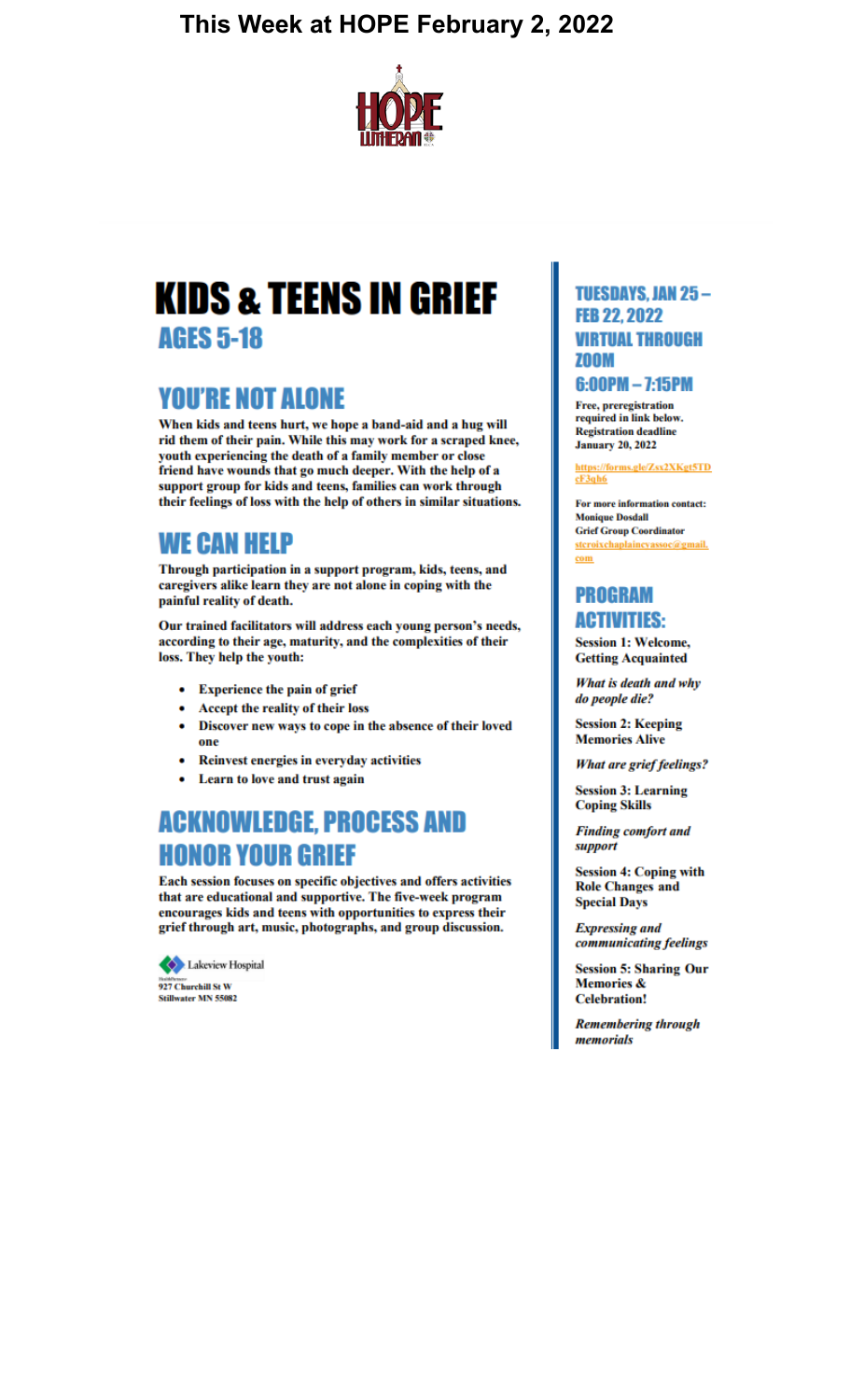



Dear HOPE,

As we get into the swing of indoor worship, please remember that our Ministry Council is requiring that ALL worshipers wear masks before, during, and after the service. The only exception is for the worship leaders or those making announcements - while they are up front. You may also drop your mask for taking communion from your seats. Remember to thank your friends if they happen to need to remind you. I appreciate your attention to this detail as we try our best to protect our whole faith community.

Sincerely, Ryan Brill HOPE President